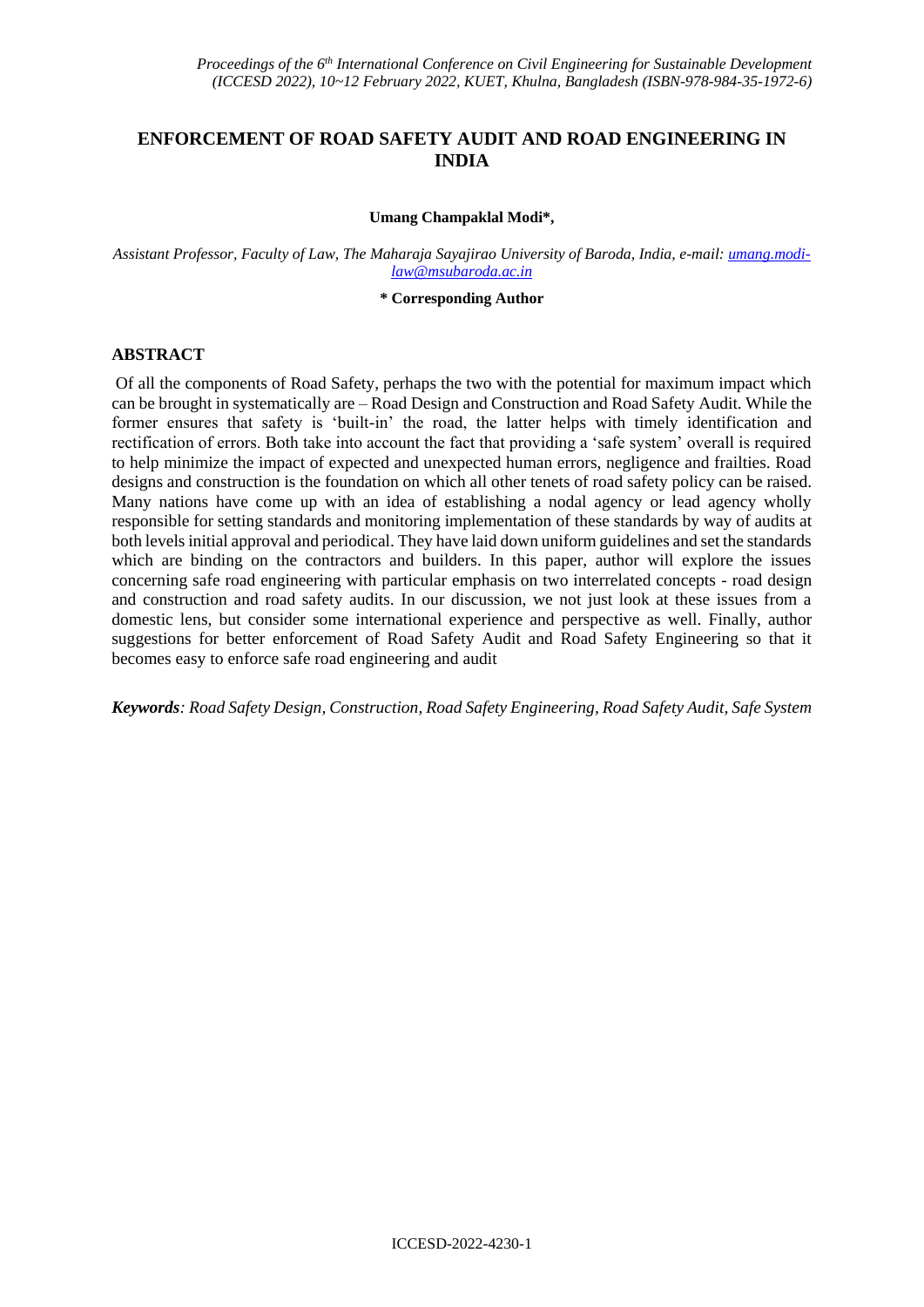# **1. INTRODUCTION**

According to World Health Organisation (WHO), Road Traffic Injuries (RTIs) are a major public health problem as crashes kill more than 1.3 million people and injure about 50 million people a year and 90% of such casualties occur in low and middle income countries. According to World Road Statistics 2018, India ranks first in the number of road accident deaths across 199 countries, followed by China and United States. In 2018 1.51 lakh people were killed and 4.69 lakh were injured. These RTI have increased by 0.6% as compared to 2017. In 2019, 1.54 lakh were killed in RTIs. This shows that every year RTIs are only increasing and not decreasing.

Road engineering is an engineering discipline branching from civil engineering that involves the planning, design, construction, operation, and maintenance of roads, bridges, and tunnels to ensure safe and effective transportation of people and goods. The main objective of conducting Road Safety Audit is refers to the procedure of assessment of safety measures employed on roads. Road Safety Audit also helps in reducing Road Traffic Injuries. Various studies around the world suggest that Road Safety Audit is highly cost-effective tool for accident prevention. There was no mechanism of Road Safety Audit in India until 2014 it was introduced by World Bank finance Initiative, National Highways Interconnectivity improvement Project. Project brought various positive changes in India like installation speed reduction method, improvement in road designing, Installation of crash barriers etc… However, That India hasn't seriously considered using Road Safety Audit properly is evident from the fact that it hardly figures in policy discussions around road safety.

# **2. METHODOLOGY**

The Researcher has relied upon the analytical method of Research Methodology. The researcher while writing this research article has taken various primary and secondary sources. The primary source is MORTH's repot. The researcher has done extensive research with the help of various secondary sources like various articles published in journals.

## **3. ROAD CONDITIONS IN INDIA**

Poor condition of road is the major cause of the RTIs in India and situation become worse when actual road users can do very little about it. National and State Highway, which comprises of 5% of the total road network, account for about 55% of RTIs and accident relating killing of 61% in 2019. The road conditions that contribute to RTIs are road width, width and state of shoulders, deficiency in sight distance. Indian traffic and transport system has a number of drawbacks mainly heavy encroachments on roads, ribbon development, poor surface conditions and inadequate surface drainage etc...

Potholes on roads damages vehicle shocks and suspension and causes driver to lose control of the vehicle. When a vehicle hits a deep pothole, the impact is similar to that of a collision at 35 mph... The discontinuous service roads lead to wrong side movements of traffic to avoid long detours. Poorly designed access roads from adjacent areas of the highways also leading to frequent conflict between different classes of vehicles.

## **4. ROAD NETWORK IN INDIA**

In todays' world, road transport has become necessary part for everyone. India has the largest road network in the world next to United States. The number of vehicles on the road is increasing every year. This introduces complications into organizations of traffic which leads to need to constructions of roads. Consequently, road length in India has increased from 4,00,000 km in the 1950s to about 58,97,671 km in 2017. In this, rural roads account for 61%, Public Works Department (PWD) roads account for 20 %, urban roads account for 9%, National Highways are 2% and State Highways 3% of the total length of roads. Project Roads account for 7%. These include roads built by various state departments like forest, irrigation, electricity, public sector undertaking like Steel Authority of India and Border Roads Organization etc. Since 2000, road network in the country has grown by 39%. But the number of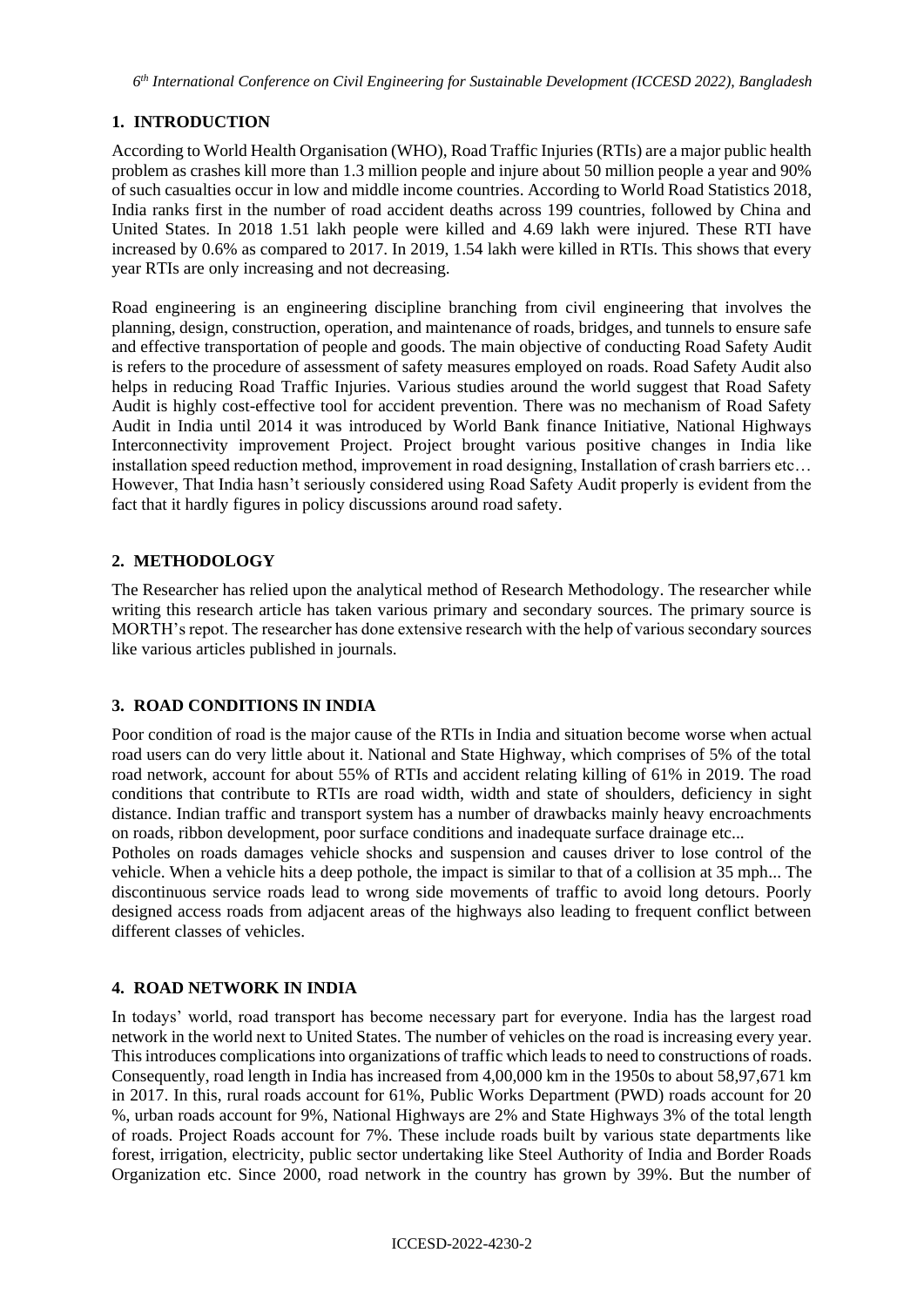registered vehicles has grown by about 158%. This increase in the number of vehicles on roads leads to traffic congestion and RTIs.

### **5. CLASSIFICATION OF ROADS IN INDIA:**

Based on speed limits, nature of the road, width of carriageway, etc.., roads are classified as follows:

- **1.** Expressway
- **2.** National Highways
- **3.** State Highways
- **4.** District Roads
- **5.** Village Road

#### **5.1 Expressways**

Expressways are an advanced class of road. They are access-controlled i.e., the entrance and exit controlled by ramps that are built-in during its design. Speed limits on expressways in India vary from state to state and vehicle type. In 2018, the Ministry of Road Transport and Highways MoRTH set the maximum speed limit on expressways 120 km/h (for national highways the limit is 100 km/h and for urban roads is 70 km/h) for M1 category of vehicles (passenger vehicle consisting of less than eight seats in addition to driver's seat). Furthermore, as expressways have witnessed numerous RTIs due to speeding, speed restrictions on expressways have been amended due to speeding as 120 km/h for cars and 100 km/h for buses from 2019.

#### **5.2 National Highways and State Highways:**

National Highways are roads that nationally important. They connect state capitals, ports and foreign highways and also include road of importance. They are financed by the Central Government. State Highways are important roads within each state. They connect important cities, district head-quarters in the state, National Highways, State Highways of neighboring states etc. They are financed by State Governments i.e., Roads & Buildings department of the state.

#### **5.3 District Roads and Village Roads:**

These are roads within district. They are financed by Zila Parishad. The two categories of district roads are Major districts roads and Minor district roads. Major district roads connect various District headquarters, Taluka head-quarters, important towns in the district, production and market centers, etc., with each other. They also connect State Highways, National Highways and railways. Minor District Roads are usually given less importance. Village roads connect villages and nearby district roads. They are financed by Panchayats.

### **6. COORDINATION ISSUES WITH DIFFERENT AGENCIES IN INDIA:**

From above classification of roads it can be understand that all roads functions are differ on the bases of its geographical locations. All roads are also manage by different agencies and authorities due to which there is lack of co-ordination between all agencies and authorities which are responsible for managing and maintaining road network .The Indian Road Congress (IRC) contained codes of practice and standards of road designing in India. IRC codes are not mandatory to be followed by various agencies due to which IRC does not create any accountability. Apart from IRC there are no comprehensive guidelines for maintenance and repairing of existing road network in India. In near future major roads of the country will be in bad conditions without maintenance and repairing. As per the information/data given in Table 1 of the total number of RTIs, and persons killed in RTIs on National Highways including Expressways, Rural Areas and all roads for the calendar years 2017 to 2019 in the country clearly indicate that rural roads have witnessed more number RTIs and deaths than urban roads and National Highways which is very alarming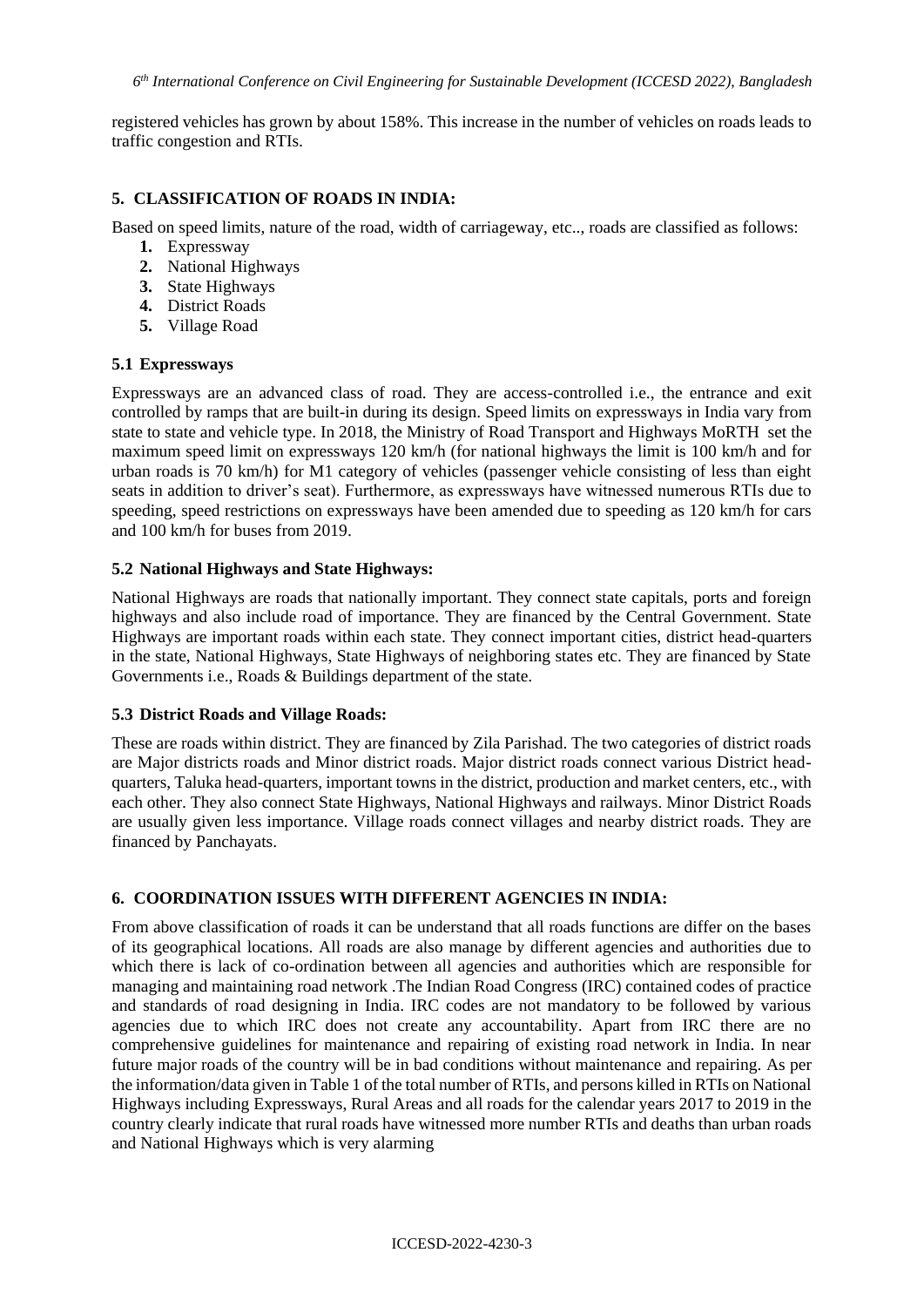Table 1: Total number of RTIs, and persons killed in RTIs on National Highways. Urban Roads and

| <b>Years</b> |                          | <b>Number</b><br>of<br>Road<br><b>Traffic Injuries (RTIs)</b> | <b>Number</b><br>of<br><b>Persons</b><br><b>Killed</b> |
|--------------|--------------------------|---------------------------------------------------------------|--------------------------------------------------------|
| 2017         | <b>National Highways</b> | 1,41,466                                                      | 53,181                                                 |
|              | <b>Urban Roads</b>       | 1,95,415                                                      | 51,334                                                 |
|              | <b>Rural Roads</b>       | 2,69,187                                                      | 96,579                                                 |
|              |                          |                                                               |                                                        |
| 2018         | <b>National Highways</b> | 1,40,843                                                      | 54,046                                                 |
|              | <b>Urban Roads</b>       | 1,90,956                                                      | 51,379                                                 |
|              | <b>Rural Roads</b>       | 2,76,088                                                      | 1,00,038                                               |
|              |                          |                                                               |                                                        |
| 2019         | <b>National Highways</b> | 1,37,191                                                      | 53,872                                                 |
|              | <b>Urban Roads</b>       | 1,78,062                                                      | 49,715                                                 |
|              | <b>Rural Roads</b>       | 2,70,940                                                      | 1,01,398                                               |
|              |                          |                                                               |                                                        |

<sup>(</sup>Source: Ministry of Road Transport and Highways, Government of India

## **7. DISCUSSION ON ROAD ENGINEERING**

Road safety engineering is a process is an application of engineering principles based on the analysis of road traffic fatalities information. Road safety engineering also useful in identifying road design and road safety management measure can reduce road traffic fatalities. It is road designing should be done in safety conscious planning of road users. While designing new roads it is important that road safety aspect should be consider. One of major problem is to assess the hazardous locations which cause more number of RTIs on particular location. One of the key aspects of Road safety engineering is to incorporate road safety aspects in existing and future roads to avoid future causalities on road.

Considering Road Safety as an area of immediate concern around the world, the United Nations (UN) has declared Decade 2010-2020 as the Decade of Action for Road Safety**.** It aims to save 5 million lives by 2020. One of the five "pillars" of the Decade is on "Safer Roads and Mobility". Safe Road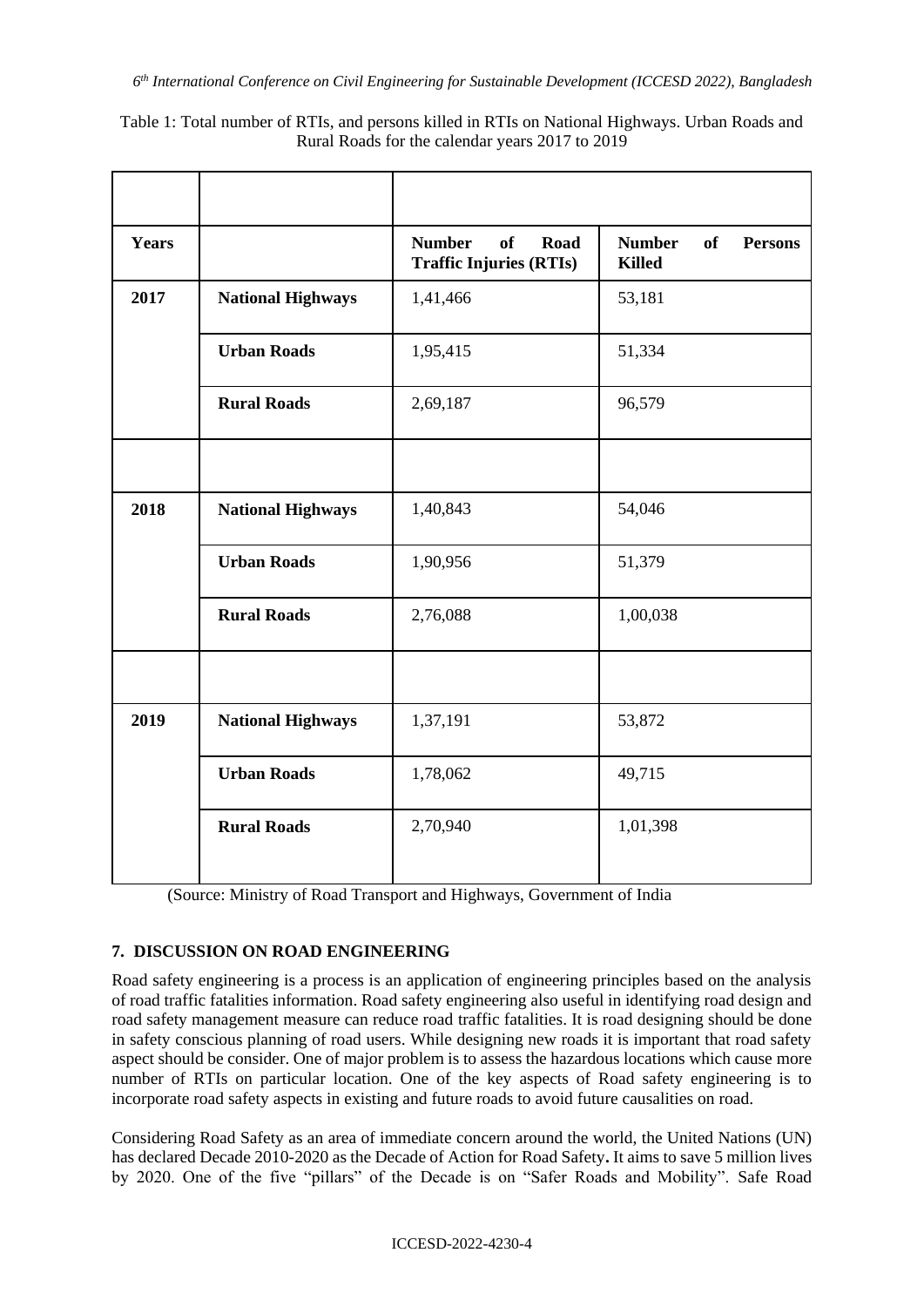engineering is an engineering discipline branching from civil engineering that involves the planning, design, construction, operation, and maintenance of roads, bridges, and tunnels to ensure safe and effective transportation of people and goods.

In the context of safe road engineering, defining the built environment including the road design and vehicle design is what constitutes the 'Engineering' component of the '5Es' policy for road accident control.

#### **7.1 Some key elements of Safe Road Engineering**

Having a safe road infrastructure, complete with footpaths, cycling lanes, safe crossing points and other such traffic regulating measures can help significantly in reducing road crashes. To promote road safety ownership and accountability, the road authorities were to be encouraged to commit a minimum of 10% of road budgets to dedicate safer road infrastructure programs. Besides the creation of safer road infrastructure, one critical imperative was to monitor the "safety performance of investments in road infrastructure by national road authorities, development banks and other agencies" (WHO). To sustainably increase the safety of road infrastructure, one important method was to promote the safe operation, maintenance and improvement of the existing road infrastructure.

### **7.2 Factional Designing of Roads**

It is very important that each road should be design according to its function. Controlling speed of vehicle on the road is one of the most important characteristics of well-designed road.

**High-Speed Roads:** To design safer high speed roads like highways, expressways it is necessary that there should be restricted entry for certain class of vehicles; all vertical and horizontal curves should have median barriers, graded separate junction with entry and exit. Looking into volume of vehicles in low and middle-income countries should have separate lanes for two-wheeler motorized vehicle.

**Rural Roads:** To design safer rural roads it is necessary that there should be periodic lanes for overtaking and oncoming traffic. There should be median barriers to preventing overtaking in dangerous roads. All rural roads should have proper installation of lighting at junction, advisory of speed limit before sharp bends, speed limits signs, rumble strips and all hazardous obstacles near road like trees and poles should be completely removed.

**Transitional Roads:** Transitional roads are connecting high-speed roads with low-speed roads to design transition roads it is necessary that road sign guide drivers in reducing speed in time. Rumble strips, speed bumps, visual warning should be properly used. To calm traffic in residential access roads speed limit should not be more than 30 km/h.

### **8. DISCUSSION ON ROAD SAFETY AUDIT**

### **8.1 Road Safety Audit in India**

In 2016, 12357 road crashes were attributed to factors like Engineering faults, defect in Road Conditions and poor lighting. These factors also lead to 5203 people dying, 5202 being grievously injured and 7061 suffering from minor injuries in 2016.

Though every road crash is preventable, but even more so are the crashes caused due to factors extraneous to the road users i.e. which were beyond the control of the road user and primarily includes poor design and infrastructure of roads including availability of amenities like signages and lights. One mechanism that helps prevent these factors from becoming fatal is called a Road Safety Audit (RSA), a cost-effective and preventive technique that India is only waking up to now. That India hasn't seriously considered using RSA properly is evident from the fact that it hardly figures in policy discussions around road safety.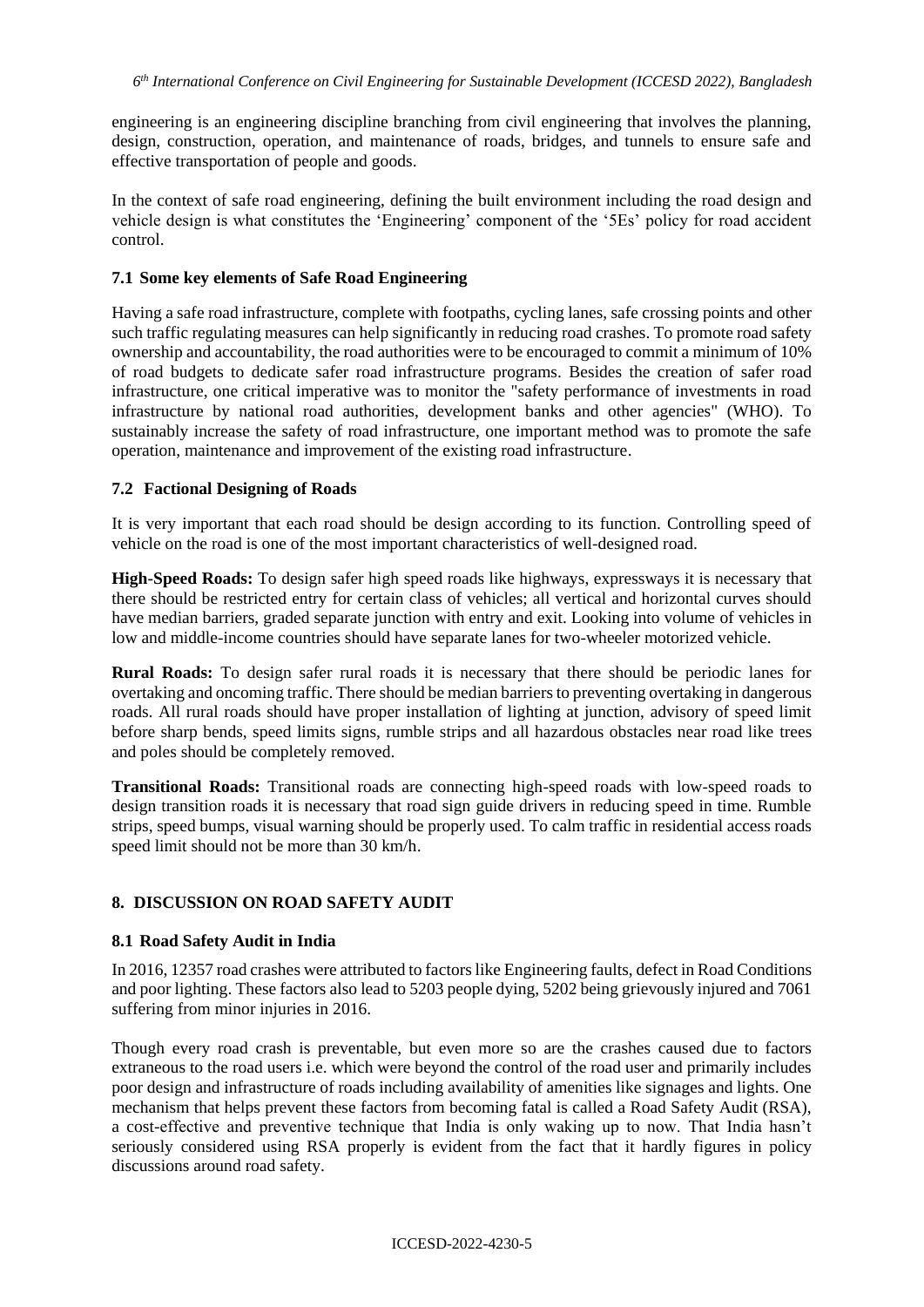Consider, for instance, India's National Road Safety Policy which talks about reviewing standards for construction of roads, but finds no place for RSA as a means to ensure that the roads adhere to those standards. Similarly, the Motor Vehicle (Amendment) Act, 2019, makes great strides for road safety by providing for penalties for not following standards of road engineering etc. But it fails to answer the question - in absence of mandatory RSA, how will such failures be determined and penalties fixed?

The Indian Roads Congress published a Road Safety Audit Manual in 2010. As per this Manual, RSA is defined as a 'formal procedure for assessing accident potential and safety performance in the provision of new road schemes and schemes for improvement and maintenance of existing roads.'

The Manual goes on to identify the essential elements of RSA:-

- A formal process and not just an informal check
- Since, it is an audit, it must be carried out by persons who are independent of design and construction and who are properly trained in carrying out such audits
- Restricted to road safety issues and not to be used to categorize a project as bad or good

As per the Manual, RSA should be integral to different stages of life-cycle of a project – design, construction, pre-opening, operation and maintenance and should assess a road from the perspective of different users – pedestrians, truck / bus drivers, cyclists, motorcyclists etc.

A Cost-Benefit analysis of RSA is presented below which indicates that the benefits derived from RSA far outweigh the cost involved:-

| <b>COST of RSA</b>                                                                                                                                                                                                                                                                                                                                                                                                                                                                                                                                                                                                                                                              | <b>BENEFITS of RSA</b>                                                                                                                                                                                                                                                                                                                                                                                                                                                                                                                                                  |  |  |
|---------------------------------------------------------------------------------------------------------------------------------------------------------------------------------------------------------------------------------------------------------------------------------------------------------------------------------------------------------------------------------------------------------------------------------------------------------------------------------------------------------------------------------------------------------------------------------------------------------------------------------------------------------------------------------|-------------------------------------------------------------------------------------------------------------------------------------------------------------------------------------------------------------------------------------------------------------------------------------------------------------------------------------------------------------------------------------------------------------------------------------------------------------------------------------------------------------------------------------------------------------------------|--|--|
| The cost involved can broadly be<br>$\bullet$<br>categorized into three categories -<br>auditor's fee, client's time to<br>manage the audit, costs associated<br>implementing<br>with<br>the<br>recommendations that are adopted<br>Research shows that while actual<br>costs vary according to size and<br>complexity of project, RSA may<br>add only 5-10% to design cost<br>which translates to $0.5-1\%$ of total<br>construction cost.<br>smaller or<br>retrofitting<br>For<br>projects, cost of RSA may be a<br>higher component of overall cost.<br>Cost of rectifying deficiencies<br>depends on how early in the<br>design process the problem has<br>been identified. | Likelihood of accidents on road network is<br>reduced<br>Severity of accidents is reduced<br>Increase greater prominence for road safety in<br>the minds of road designers and engineers<br>Cost of remedial work can be minimized<br>Overall cost to the economy and society $-$<br>$accidents,$ disruption, and trauma $-$ is reduced.<br>To gain maximum benefit, it has been argued<br>that RSA is most effective when conducted<br>during planning and design stage. Mitigation<br>and remedial work becomes much more<br>expensive post construction and opening. |  |  |

## **9. CONCLUSION**

Both Road Safety Audit and Road Safety engineering takes into account the fact that providing a 'safe system' overall is required to help minimize the impact of expected and unexpected human errors, negligence and frailties. Roads should be well maintained with frequent relaying of road surface and marking of road safety signs. Proper footpaths for pedestrians and pedestrians crossing at intersections should be provided. Roads and junctions should be wide and well it so that visibility is good. The standard checklist of road safety audit shall be filled out in the feasibility stage or monitoring stage or maintenance stage of when retrofitting existing infrastructure. On all roads, a safety audit using standard